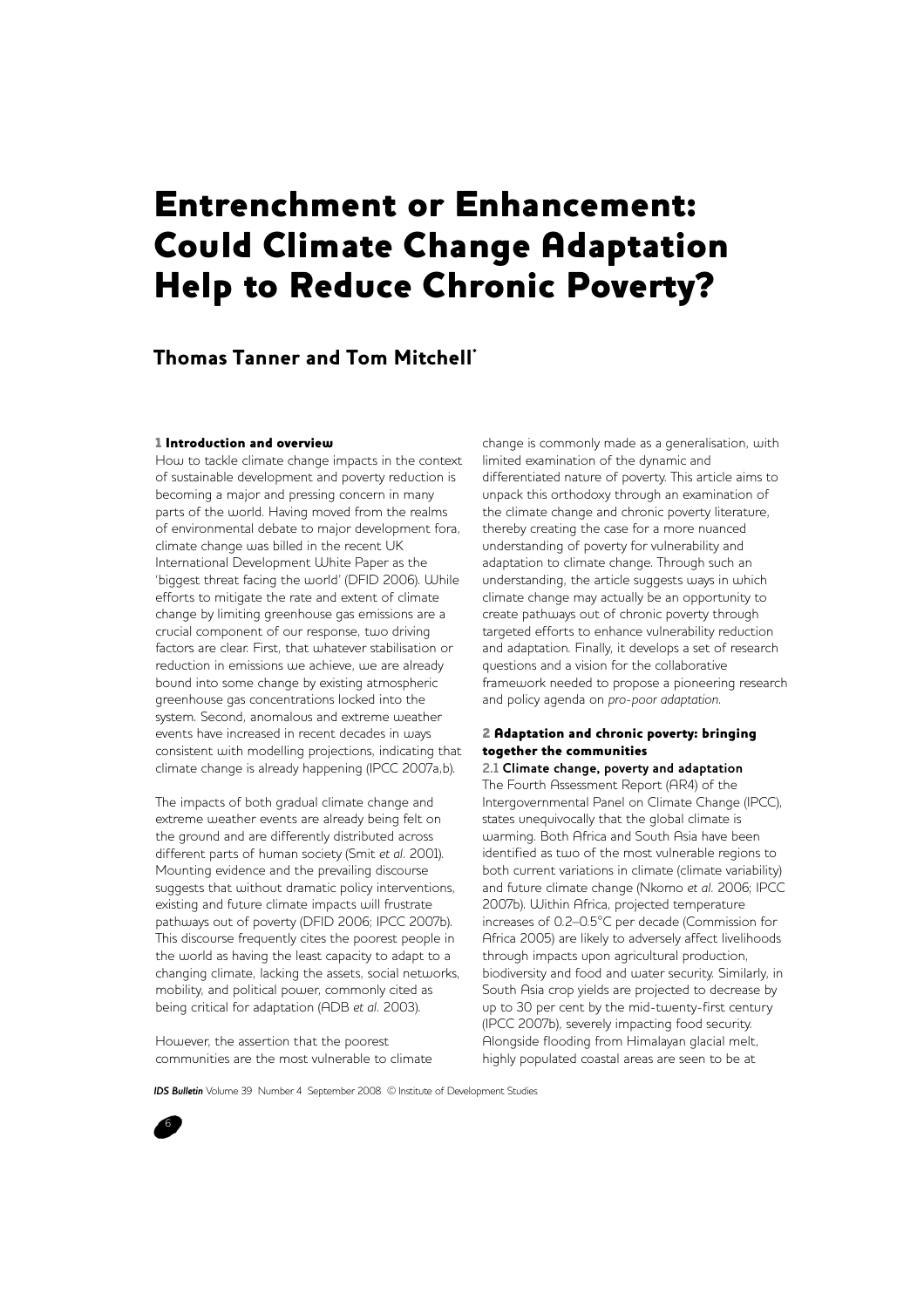| Figure 1 Potential impacts of climate change on poverty and the MDGs |  |  |  |  |
|----------------------------------------------------------------------|--|--|--|--|
|----------------------------------------------------------------------|--|--|--|--|

| Changes in mean<br>climate, variability,<br>extreme events and                                                                                                                                                                                                                                                                                                                                                                     | Impact on poverty                                                                                                                                                                                                                                                                                                                                                                                                                                                                   | Impacts on the eight<br><b>Millennium Development Goals</b>                                                                                                                                                                                                                                                                                                                                                                                                                                                                                                                                                                                                                                                                                                                                                                                                                                                                                                                                                                                                                                           |
|------------------------------------------------------------------------------------------------------------------------------------------------------------------------------------------------------------------------------------------------------------------------------------------------------------------------------------------------------------------------------------------------------------------------------------|-------------------------------------------------------------------------------------------------------------------------------------------------------------------------------------------------------------------------------------------------------------------------------------------------------------------------------------------------------------------------------------------------------------------------------------------------------------------------------------|-------------------------------------------------------------------------------------------------------------------------------------------------------------------------------------------------------------------------------------------------------------------------------------------------------------------------------------------------------------------------------------------------------------------------------------------------------------------------------------------------------------------------------------------------------------------------------------------------------------------------------------------------------------------------------------------------------------------------------------------------------------------------------------------------------------------------------------------------------------------------------------------------------------------------------------------------------------------------------------------------------------------------------------------------------------------------------------------------------|
| sea-level rise                                                                                                                                                                                                                                                                                                                                                                                                                     |                                                                                                                                                                                                                                                                                                                                                                                                                                                                                     |                                                                                                                                                                                                                                                                                                                                                                                                                                                                                                                                                                                                                                                                                                                                                                                                                                                                                                                                                                                                                                                                                                       |
| Increased temperature<br>and changes in<br>precipitation reduce<br>agricultural and<br>natural resources<br>Change in precipitation,<br>run-off and variability<br>leads to greater water<br>stress<br>Increased incidence<br>or intensity of climate-<br>related disasters leads<br>to damage to assets<br>and infrastructure<br>Temperature, water and<br>vegetation changes<br>contribute to increased<br>prevalence of disease | Lowered industrial<br>output and labour<br>productivity, high<br>inequality, impacts<br>on trade, and fiscal<br>and macro-economic<br>burdens lead to<br>reduced economic<br>growth, and poverty-<br>reducing effects<br>Reduced productivity<br>and security of poor<br>people's livelihood<br>assets, and reduced<br>access for the poor to<br>their livelihood assets<br>Less effective coping<br>strategies among the<br>poor, and increased<br>vulnerability of poor<br>people | Eradicate extreme poverty and<br>hunger<br>Food security jeopardised; more intense<br>disasters threaten livelihoods.<br>Achieve universal primary<br>$\blacktriangle$ education<br>More vulnerable livelihoods mean<br>more children engaged in employment;<br>infrastructure damage from disasters.<br>Promote gender equality and<br>empower women<br>Women make up two-thirds of world's<br>poor and are more adversely impacted<br>by disasters.<br><b>Reduce child mortality</b><br>Children more vulnerable to malaria<br>and other diseases, which are spread<br>more widely by climate change.<br>Improve maternal health<br>Pregnant women particularly<br>susceptible to malaria.<br>Combat HIV/AIDS, malaria and<br>other diseases<br>Increased prevalence of mosquito-borne<br>diseases.<br><b>Ensure environmental</b><br>sustainability<br>Climate change indication of unsustain-<br>able practices. Move towards more<br>energy-efficient models of consumption.<br>Promote global partnerships<br>Wider forums must acknowledge<br>the role of climate change in impacting<br>MDGs. |

Source Mitchell and Tanner (2006), adapted from DFID (2004).

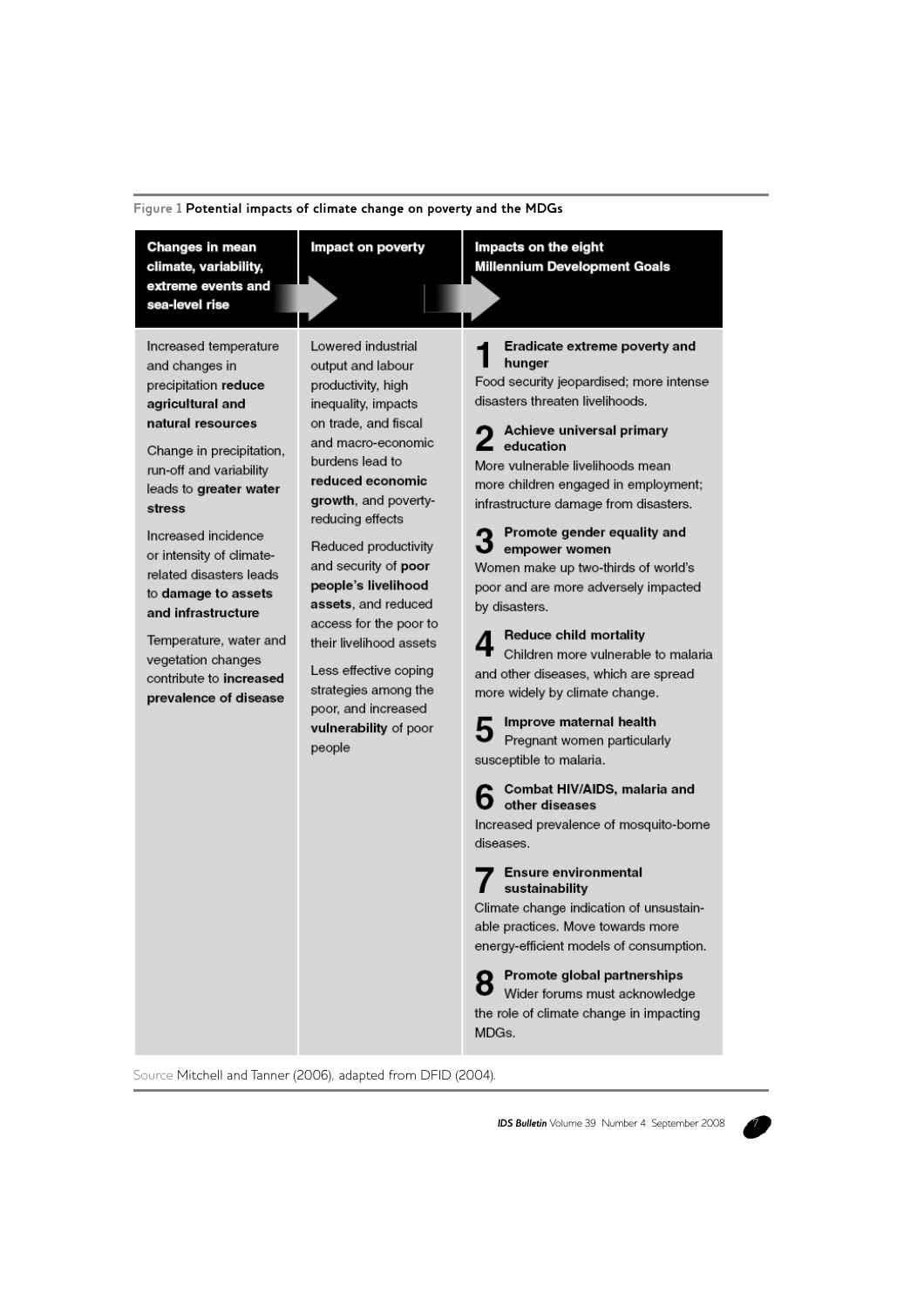

Source Hulme *et al*. (2001).

greatest risk from increased flooding from the sea and, in some mega-deltas, flooding from the rivers (IPCC 2007b).

The impacts of climate change are not evenly distributed, in part due to the differentiated nature of hazards in different parts of the globe, but also due to differences in the ability to cope with and adapt to the negative effects and harness beneficial effects of climate shocks and stresses. The common generic conclusion is that those exposed to the most severe hazards are also those least able to cope with the associated impacts (Smit *et al.* 2001; ADB *et al.* 2003; Adger *et al.* 2003). Poverty levels are therefore important determinants of climate change impacts, which in turn pose multiple threats to the achievement of the Millennium Development Goals (MDGs) (Figure 1).

In the face of these challenges, a growing body of work and international implementation has formed around adapting systems to prepare for and respond to climate change. Known as adaptation, this is defined by the IPCC (2001) as:

Adjustment in natural or human systems in response to actual or expected climatic stimuli or their effects, which moderates harm or exploits beneficial opportunities.

Early approaches to adaptation were based on modelling to project future climate changes and secondary impacts (e.g. on crops and water availability). This then provides the basis for decisions on how to adapt to cope with this given change (McCarthy *et al.* 2001). Although able to be applied

to wide areas and provide quantified estimates for decision-makers, such approaches are complicated by the inherent uncertainty of predictions, and a tendency to ignore wider factors affecting vulnerability to climate change (Klein *et al.* 2007).

An emerging alternative approach has developed which provides resilience to future changes by building on improving the ability to cope with existing variations in climate (Burton and van Aalst 2004). Drawing more heavily on field assessments of existing vulnerability and coping mechanisms to climate variations (Mitchell and Tanner 2006), this approach is able to take measures to address the underlying causes of vulnerability to climate change, such as structural factors that can cause and entrench poverty, including poor access to natural resources or services (ADB *et al.* 2003; Klein *et al.* 2007).

#### **2.2 Defining chronic poverty**

There are up to 420 million chronically poor people in the world and the majority live in South Asia and sub-Saharan Africa (CPRC 2007). In most cases, chronic poverty is defined as the deepest level of poverty where some are always or usually poor because their income expenditure/consumption is below the poverty line (Jalan and Ravallion 2000). Whereas some authors have focused on the duration spent below the poverty line, others have differentiated the poor further by separating the 'very poor' (those with no apparent prospects of reversing the downward trend in their livelihood) from 'poorbut-coping' households (those who are able to sustain their livelihoods but who are intermittently vulnerable to a downward spiral of their livelihood) (Cleaver 2005). Figure 2 depicts various types of poverty.

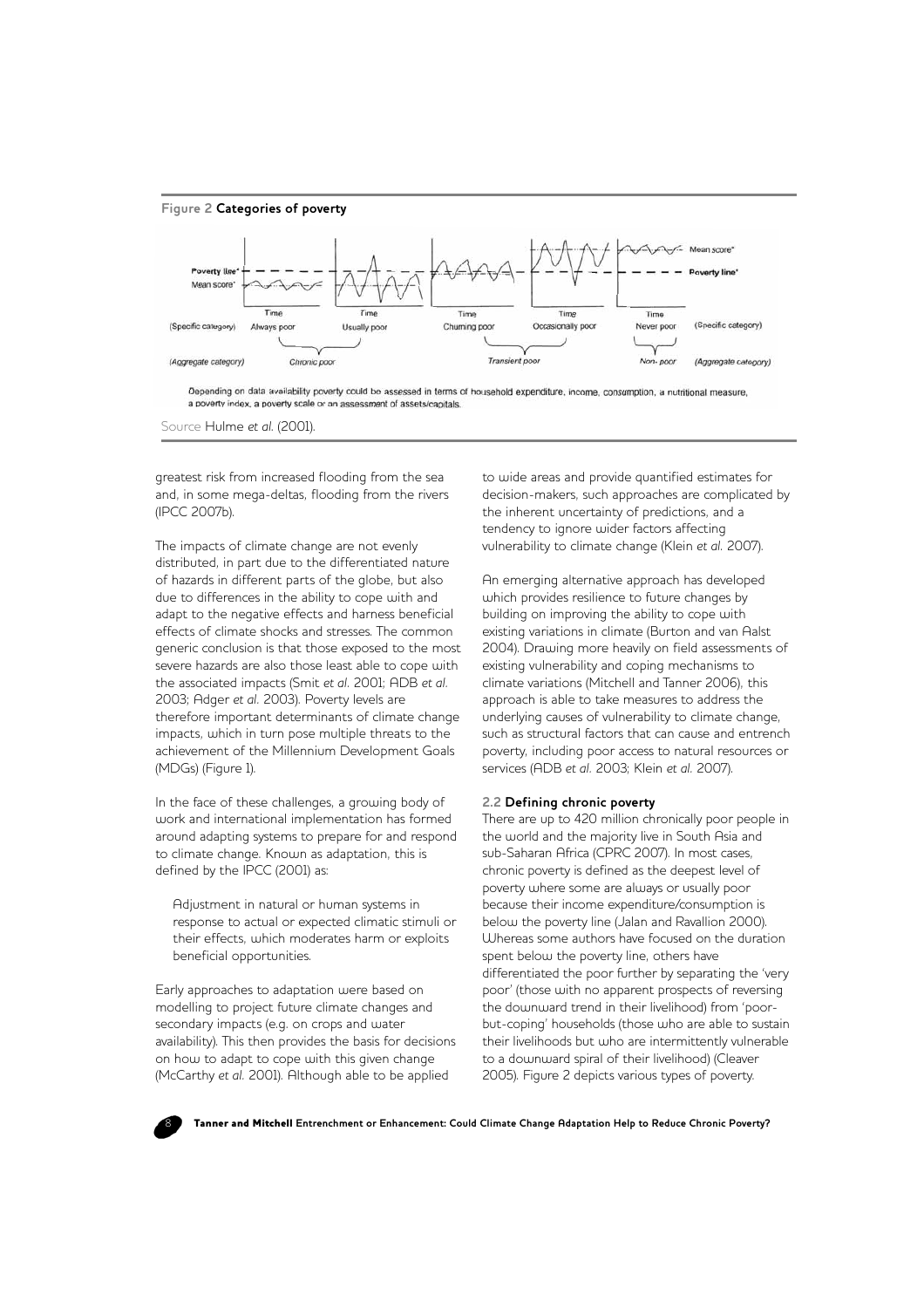Income and levels of consumption are commonly used as metrics to understand and define chronic poverty, enabling quantification and crosscomparison. However, this limits understanding of the multidimensional nature of chronic poverty and has led to greater exploration of the social and political factors that describe and explain chronic poverty. These examine why chronic poverty occurs based on the lack of basic assets, entitlements and capabilities (Sen 1999). These capabilities are usually measured at the household level and include education, health, human and civil rights (Hulme and Shepherd 2003). Mutual reinforcement is at play: a lack of capabilities worsens chronic poverty and being chronically poor also limits capabilities.

#### **2.3 Vulnerability, poverty and climate change**

Vulnerability is a key concept linking research and discourse around chronic poverty and climate change adaptation, however it can be conceptualised along both ecological and social lines. From an ecological perspective, vulnerability can be understood through the frequency and magnitude of a system's response to an external event, such as a hazard, defined in poverty terms as a risk of inability to cope with a shock, leading to catastrophe (Hulme and Shepherd 2003).

This approach takes different shocks and stresses, such as ill health, economic collapse and natural disasters (CPRC 2007), as the basis for studying vulnerability. In addition to shocks, people can be adversely affected by trends such as gradual environmental degradation, oppressive political systems or deteriorating terms of trade (IISD 2003). Barrientos (2007) notes that for such approaches, it is the depth, strength or repeated nature of the shocks that lead to chronic poverty.

This perspective is also reflected in the systems approach of the IPCC (McCarthy *et al.* 2001), which defines vulnerability as:

The degree to which a system is susceptible to, or unable to cope with, adverse effects of climate change, including climate variability and extremes. Vulnerability is a function of the character, magnitude, and rate of climate variation to which a system is exposed, its sensitivity, and its adaptive capacity.

The IPCC's definition reflects a natural science-driven conception of vulnerability as the residual effect of a

given climate impact after any adaptation activities are undertaken. This tends to favour technical issues in analysis and development of adaptation solutions, for example focusing on the provision of weather forecasting information (Klein *et al.* 2007).

Increasingly however, social approaches to vulnerability stemming from the poverty literature have become influential. In conceiving of vulnerability as representing a general set of characteristics influencing the capacity to adapt and respond to shocks and stresses, the ability to cope with shocks is seen as depending on a wide range of factors in relation not only to the nature of shocks but also the characteristics of a population and assets people possess. In general, the less one possesses assets such as education, health and social networks (Adger *et al.* 2004), the greater the likelihood that vulnerability is high, with greater likelihood that shocks and stresses will lead to chronic poverty.

This social conception of vulnerability emphasises the need to take broader elements of vulnerability into account, such as human security, empowerment, corruption, or access to natural resources (Swift 1989; Yamin *et al.* 2005; Klein *et al.* 2007). More recently, there has been increasing examination of resilience as a concept applicable to both ecological and social systems (Adger 2000; Gallopin 2006; Tompkins and Adger 2004; www.steps-centre.org; www.resalliance.org). The poverty literature cites building resilience as a means of reducing vulnerability in terms of the ease and rapidity of a system's response to an external event (Moser 1998; Scott 2006). Similarly, climate change researchers have identified characteristics of resilient societies and applied these to adaptation, including the ability to buffer disturbance, to self organise, and to learn and adapt (Tompkins and Adger 2004; Tanner *et al.* 2007b; Lemos and Tompkins, this *IDS Bulletin*). Resilience therefore encapsulates people's assets, but also the services provided to them by external infrastructure and the networks of societal and institutional relationships to which they have access (IISD 2003; Prowse and Scott, this *IDS Bulletin*).

# 3 Linkages and challenges: climate change and chronic poverty

Having introduced the two fields, we now highlight some of the linkages and challenges raised by each of the two fields. We argue that despite advances informed by diverse ideologies in linking poverty and

**IDS Bulletin** Volume 39 Number 4 September 2008

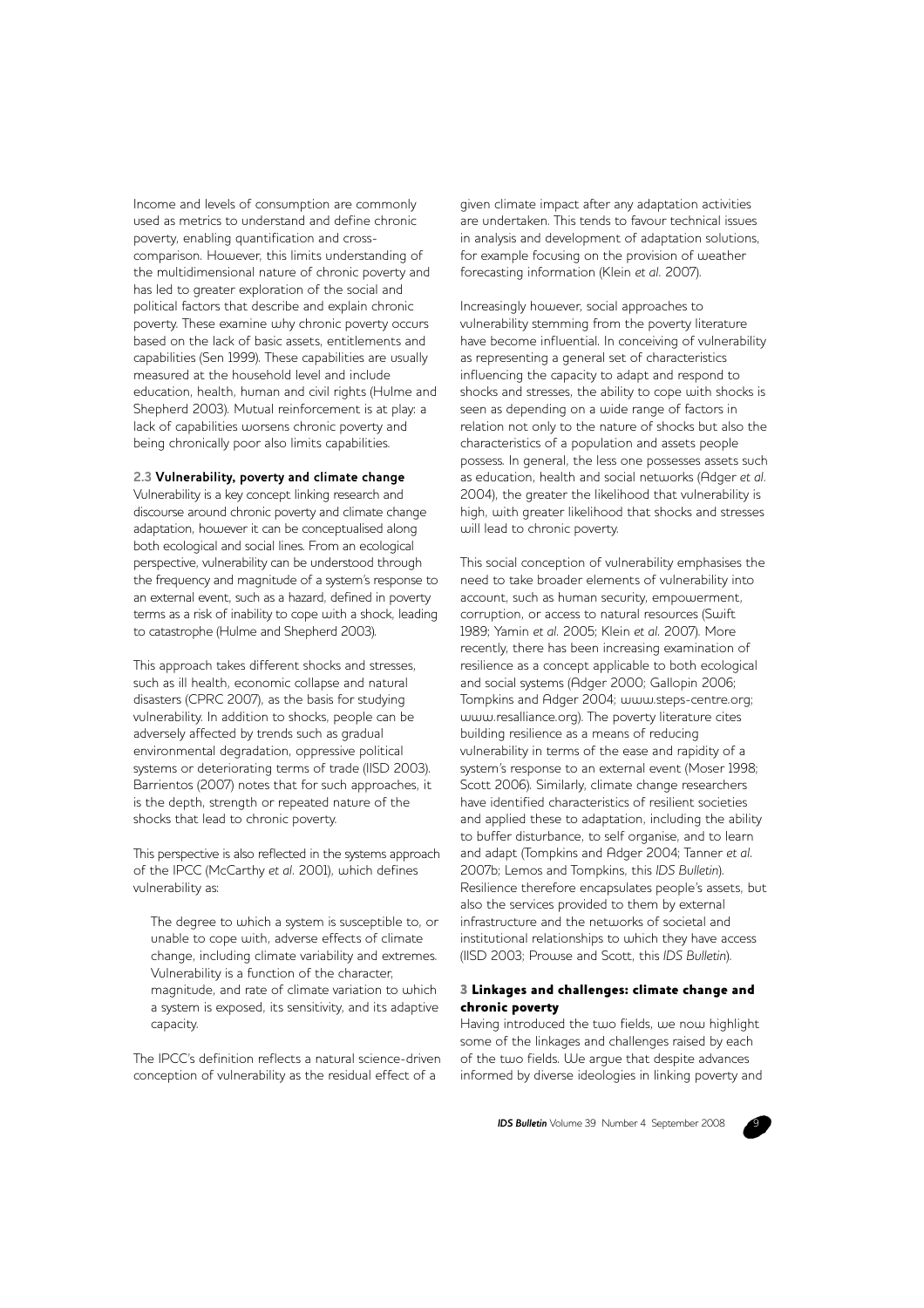|                                          | Table 1 Adaptation options by poverty category |                           |                                                     |                                                     |                                             |
|------------------------------------------|------------------------------------------------|---------------------------|-----------------------------------------------------|-----------------------------------------------------|---------------------------------------------|
| category<br><b>Aggregate</b>             | <b>Chronic poor</b>                            |                           | Transient poor                                      |                                                     | Non-poor                                    |
| Specific poverty Always poor<br>category |                                                | <b>Usually poor</b>       | <b>Cyclical poor</b>                                | Occasionally poor                                   | Never poor                                  |
| Autonomous                               | Selling of last assets                         | Intra-community           | (Seasonal) migration                                | Diversify livelihoods                               | Investments in multiple                     |
| adaptation                               | Sending younger children to work               | transfers/charity         | Less risky production                               | Investment in social                                | financial assets                            |
|                                          | Conflict, crime, sex work                      | Sending children to work  | Working multiple jobs,                              | capital/assets                                      | Buy drought-tolerant                        |
|                                          | Move to more exposed locations                 | Migration                 | longer hours                                        |                                                     | seeds, new technology                       |
|                                          | Use fragile ecological assets                  | Extended families         | Investment in social                                |                                                     | Diversify livelihoods                       |
|                                          |                                                | Conflict, crime, sex work | doital/reciprocity                                  |                                                     | Invest in ethical/green options             |
|                                          |                                                |                           |                                                     |                                                     | (biofuels)                                  |
| Market-based                             |                                                | Promote micro-savings,    |                                                     | Weather-indexed insurance Weather-indexed insurance | Crop insurance                              |
| adaptation                               |                                                | micro-credit, micro-      | Cattle insurance                                    | Promote micro-savings,                              | Farm asset insurance and                    |
|                                          |                                                | insurance                 | Promote micro-savings,                              | micro-credit, micro-i                               | nsurance domestic insurances (health, life, |
|                                          |                                                | Cattle insurance          | micro-credit, micro-                                | Selling assets                                      | assets) to prevent flight of                |
|                                          |                                                |                           | insurance                                           |                                                     | capital out of agriculture                  |
|                                          |                                                |                           | Selling assets                                      |                                                     | Price hedging                               |
| Public policy                            | Social pensions                                | Community restocking      | Community restocking                                | Improved remittance                                 | schemes Taxation to pay for adaptation      |
|                                          | driven adaptation Assisted migration           | schemes                   | schemes                                             | Improved climate information of poor                |                                             |
|                                          | Democratisation of natural                     | Subsidised seed banks     | Improved remittance                                 | (seasonal forecasting)                              | Marketing of green agenda                   |
|                                          | resource management/ecosystem                  | Ecosystem rehabilitation  | schemes                                             | Employment assurance                                | Incentives for adaptation                   |
|                                          | rehabilitation                                 | Cash-for-work schemes     | Subsidised seed banks                               | schemes                                             | and mitigation choices                      |
|                                          | Right to adaptation/Redistripcion of health.   |                           | Improved climate                                    | Social insurance programmes                         |                                             |
|                                          | Promotion of health and nutrition              | disease reduction         | information (seasonal                               | (health, crop, employment)                          |                                             |
|                                          | services                                       | Democratisation of        | forecasting)                                        | Irrigation schemes/urban                            |                                             |
|                                          | Cash for work schemes                          | natural resources         | Ecosystem rehabilitation                            | service provision                                   |                                             |
|                                          | Conditional cash transfers                     |                           | Irrigation schemes                                  |                                                     |                                             |
| Further reading/                         | Davies et al. (2007)                           |                           | Mitchell and Tanner (2006) Munich Climate Insurance | Holzmann and Kozel<br>(2007)                        |                                             |
| case studies                             |                                                |                           | Initiative                                          |                                                     |                                             |
|                                          |                                                |                           | (www.climate-insurance.org)                         |                                                     |                                             |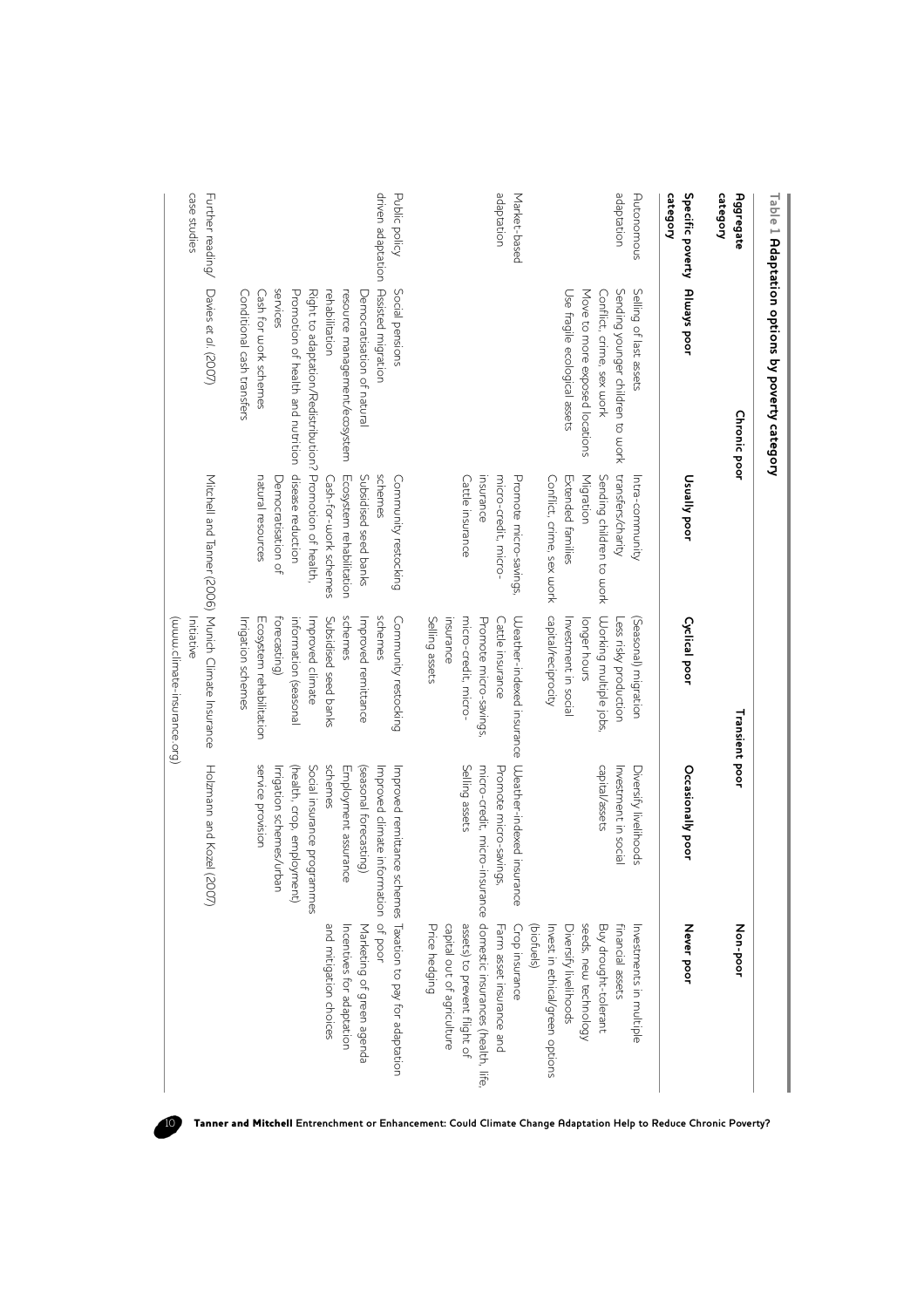climate change adaptation, much analysis and rhetoric in the climate change community remains around an undifferentiated poor with the community as unit of analysis. We then go on to suggest ways for engaging chronic poverty with adaptation debates and practices in the future, and the research implications for doing so.

#### **3.1 Ideological drivers linking poverty and adaptation**

To date, the principal interplay between the two fields has been through analysis and projections on the extent to which climate change impacts will perpetuate or deepen poverty across the world. Such analyses, through stressing the disproportionate effect of climate change on poor communities relative to richer communities through loss of assets, lives and repeated shocks (McCarthy *et al.* 2001; IPCC 2007b; ADB *et al.* 2003; Commission for Africa 2005; DFID 2006; Stern 2006) has driven advocacy campaigns around the need to reduce greenhouse gas emissions to levels that will avoid *dangerous* levels of human-induced climate change (Simms and Reid 2004). Increasingly however, it has become apparent that poor people are already, and will continue to be, at the forefront of exposure to extreme weather events and the impacts of climate change. Within the development community this has driven a growing momentum for improving the capacity of developing country government and poor communities themselves to manage and adapt to impacts today and in the future.

This growing momentum for adaptation has been informed by different sets of ideological drivers, with different implications for engagement with chronic poverty debates. Within both, there remains a strong imperative to provide the evidence base regarding the impact of changing climate on poor people. In particular, this informs the negotiations around international climate change adaptation agreements and funds in order to focus adaptation on achievement of the MDGs and targeting the most vulnerable communities.

*Instrumental effectiveness* has been the principal driver in the World Bank and many donor cooperation agencies in shaping approaches to tackling adaptation through development of risk management approaches (Burton and van Aalst 2004; Tanner *et al.* 2007a). Here, economic analysis is used to build a case for adaptation as a cost-effective

process of preventing future negative impacts on development investments (Stern 2006), and ensuring that development finance is effective in meeting targets for poverty reduction, including the MDGs. Development agencies have operationalised this approach through the screening of programmes and projects to assess current and future climate sensitivity and risk, building in adaptation to development project design in a risk management framework (Klein *et al.* 2007; Tanner *et al.* 2007a).

At the same time, approaches to adaptation are also informed by *equity and justice* dimensions of the issue of human-influenced climate change. This presents adaptation in poor communities as a necessary response to a problem caused by the richer sections of society across the world but with impacts felt most severely by poorer members who have contributed least to the problem (Paavola and Adger 2006). This has formed the backbone of adaptation as an advocacy and campaigns issue, particularly among international non-governmental organisations (NGOs) (Simms and Reid 2004; Christian Aid 2006).

Where informed by *equity and justice* ideology, the need to tackle adaptation in the context of chronic poverty is therefore considered a moral necessity, with new and additional finance for adaptation being provided by richer parts of the global community, who are those primarily responsible for the problem. This finance should target the poor and most vulnerable globally, those both most reliant on climate sensitive resources, living in the most marginal environments, and with the least resources to cope with shocks and adapt to stresses and change (Christian Aid 2006; Mitchell and Tanner 2006). In necessarily focusing initially on this division of rights and responsibilities between rich and poor, particularly at an international level, this approach has yet to narrow down subdivisions of poverty or target the chronically poor, instead taking a broader community-based view of vulnerability and adaptation (Huq 2007).

Although there are grounds for both these ideological strands to focus on chronic poverty dimensions of adaptation, there has been limited progress in doing so to date. Some attention has been given to examining how poverty characteristics influence vulnerability (Adger 2006), but little engagement on poverty dimensions within the theory, process and practice of adaptation. Instead,

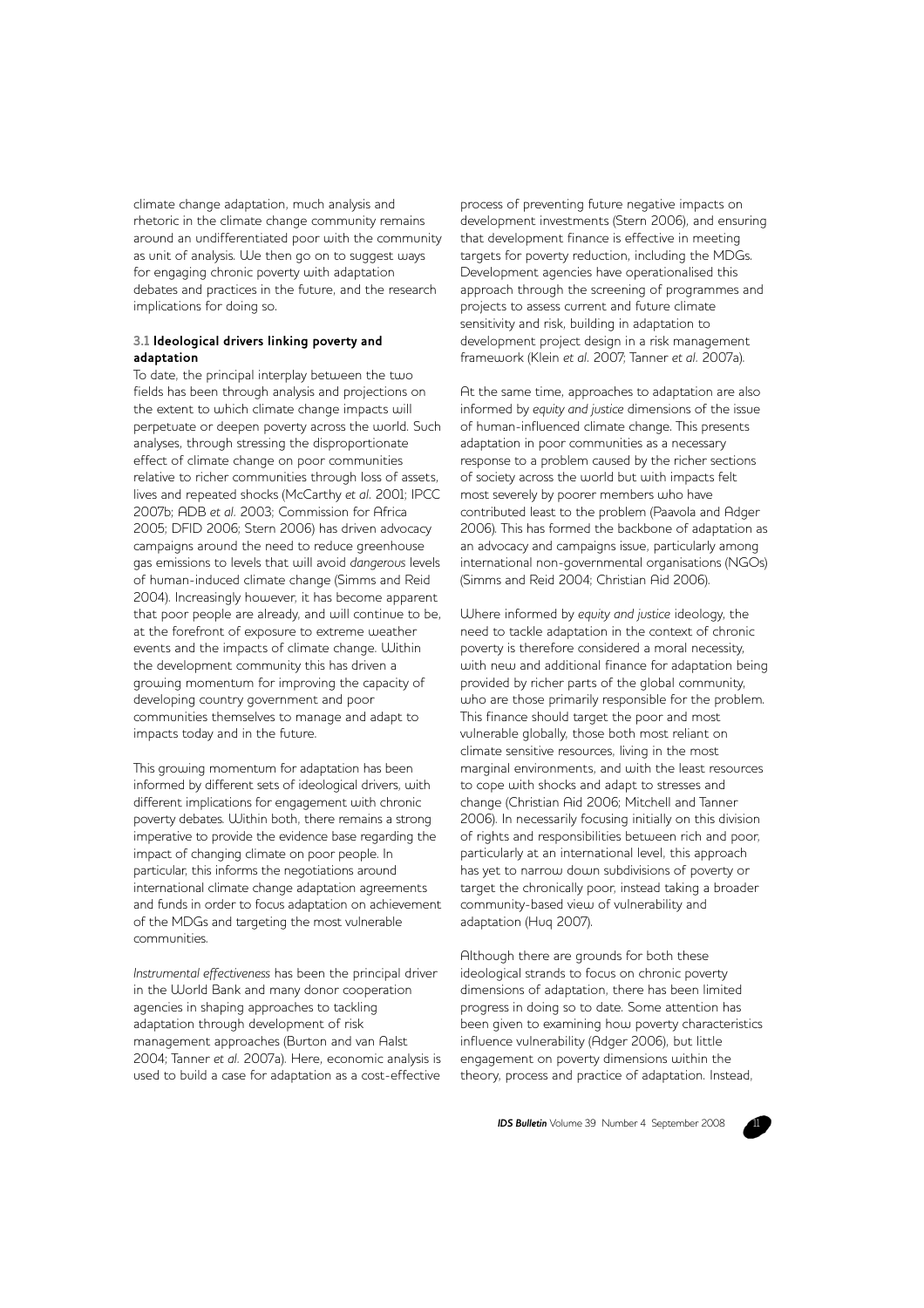they describe general conditions in which vulnerable people have been able to improve their capacity to manage climate impacts and adapt to future change in general terms, and at most at community level (Yamin *et al.* 2005).

## **3.2 Poverty-centred adaptation: pathways out of poverty**

While strong drivers for a *poverty-centred adaptation* approach therefore exist from both ideological standpoints, there is an urgent need to provide an improved understanding of how different dimensions of poverty influence the design and implementation of adaptation processes and projects. As a first step, Table 1 highlights how different adaptation processes might be more or less suited to different categories in the poverty continuum (Jalan and Ravallion 2000; Davies *et al.* 2007).

A poverty-centred approach to adaptation also seeks to assess how climate change may affect routes in and out of chronic poverty due to differences in the necessary assets and access considered to be key components of adaptive capacity. This will need to ask whether climate change-related vulnerabilities will render poor people's coping mechanisms inadequate or how for others climate change may present an opportunity to chart a pathway out of chronic poverty. Changes to some ecosystems may render them more productive and offer a greater range of environmental assets (IPCC 2007b). We go further, suggesting that increasing streams of adaptation finance, where targeted at the poorest groups and where accompanied by broader institutional strengthening and attention to the drivers of vulnerability could provide a significant opportunity (echoed by Vernon, this *IDS Bulletin*). Considering climate change as an opportunity for the chronically poor also presents intellectual and practical challenges around a hypothesis that a lower level of assets make the chronically poor in a position of strength regarding their willingness and ability to be flexible in their livelihoods strategies.

Assessing these opportunities to make adaptation effective for the chronically poor will require moving beyond analysis at the broad community level to examine not only the location and asset context of communities, but also how vulnerability varies within locations according to socioeconomic characteristics that include the multidimensional aspects of deprivation. By focusing attention on the household,

it will be possible to increase understanding of the transfer and uptake of adaptive practices and provide a more nuanced appreciation of how households take decisions about risks based on climate information (Thomas *et al.* 2005).

#### **3.3 Potential testing grounds for poverty-centred adaptation**

In developing a poverty-centred adaptation approach, we briefly touch on three potential analytical lenses for research into chronic povertyadaptation linkages, starting with social protection. Encompassing a broad range of centrally and locally planned measures covering income and asset transfer to enhance rights of the marginalised, climate change poses many questions for the design of social protection programmes (Barrientos 2007; Devereux and Sabates-Wheeler 2007). For example, does climate change impose an asset threshold, beyond which adaptation becomes impossible, and beyond which social protection measures cannot be successful? Does climate change require different approaches to social protection or is business as usual just as effective? The article by Davies *et al.* (this *IDS Bulletin*) addresses these and other issues.

Another lens is provided by insecurity. Recent research clearly suggests that violent conflict plays a central role in creating and sustaining chronic poverty (Goodhand 2001; Justino 2006). Purvis and Busby (2004) suggest the relatively slow pace of climate change means it is likely to be the invisible, but not the primary, cause of armed conflict. More conflicts, added to drought, disease and the potential for economic stagnation and humanitarian crises linked to climate change, may contribute to the growing fragility of states (Smith 2007). Given the lack of empirical analysis on the nexus between climate change and security, one potentially fruitful avenue of research would be to view climate change as an opportunity in a fragile state context to build flexible and chaotic institutions that may be better suited to the challenge of adapting to climate change (Pelling and High 2005).

Linkages between migration, chronic poverty and climate change also lack detailed exploration. If forced migration increases, improving our understanding regarding the influence of climatic factors on migratory flows relative to other influencing factors among the chronically poor would enable proactive measures to facilitate migratory flows among the poor, enhance

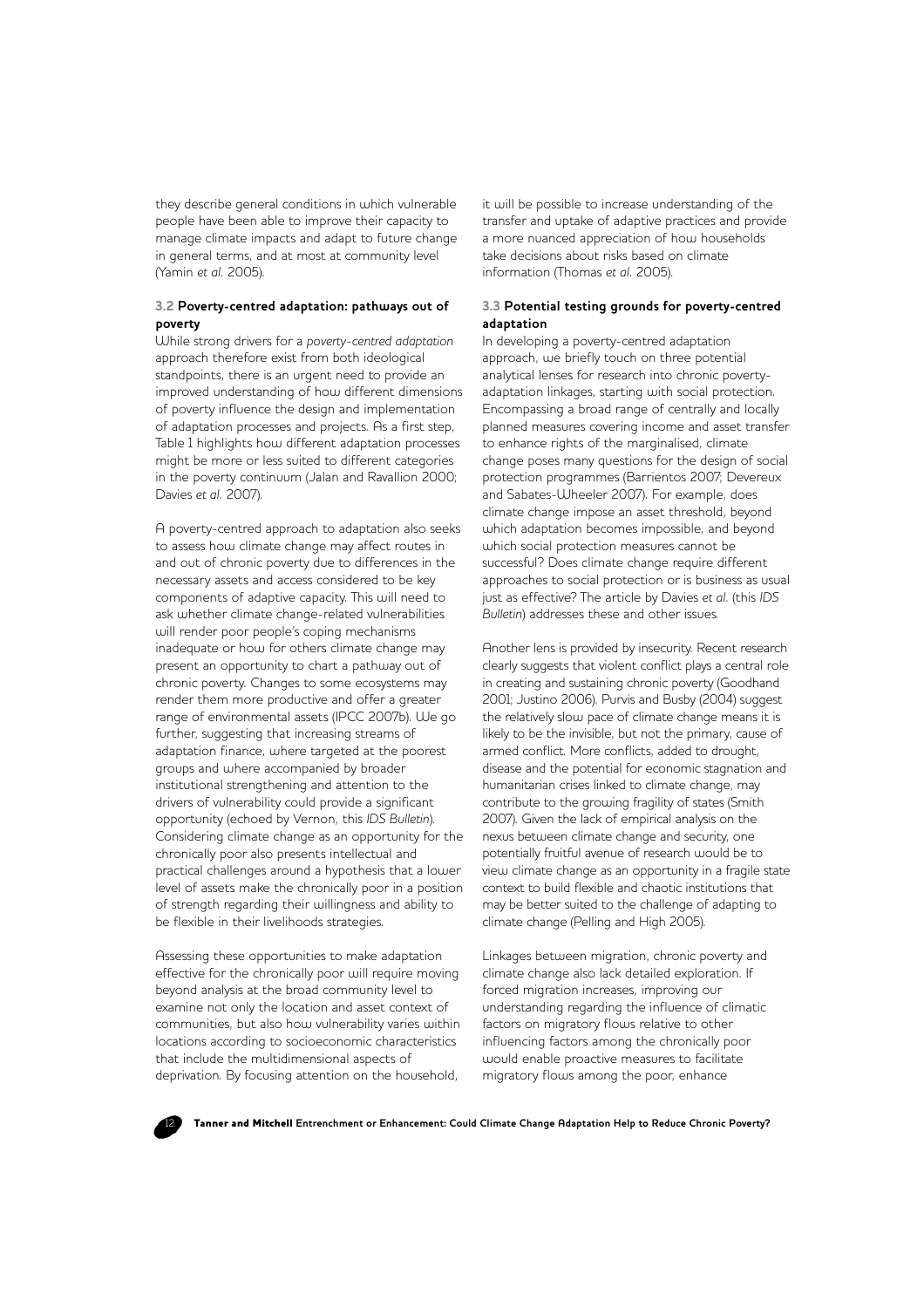opportunities and limit negative effects on chronically poor people.

# 4 Conclusion: critical areas for linking adaptation chronic poverty

This article acknowledges that the impacts of climate change are already being realised and are likely to be most severe in Africa and South Asia, two regions with the highest concentrations of chronically poor people. To avoid a rapid growth in the number of chronically poor, research on the specific design of institutional support mechanisms, such as social protection, conflict prevention and service delivery must accompany the work on climate change impacts. While shocks are likely to increase in frequency and magnitude, so is the funding available for institutional support. Proactive adaptation therefore has the potential to provide an opportunity to move people out of chronic poverty. To achieve this goal requires improving our understanding of the interrelationships between poverty, vulnerability and adaptation in order to design and tailor adaptation measures with the needs of the chronically poor in mind.

In conclusion, this article points to a need for a new *poverty-centred adaptation* research agenda. We

#### Note

This article is based on a working paper for the Chronic Poverty Research Centre (Tanner and Mitchell 2008). We would like to express our

#### References

- Adger, W.N. (2006) 'Vulnerability', *Global Environmental Change* 16.1: 268–81
- Adger, W.N. (2000) 'Social and Ecological Resilience: Are They Related?', *Progress in Human Geography* 24.3: 347–64
- Adger, W.N.; Brooks, N.; Bentham, G.; Agnew, M. and Eriksen, S. (2004) *New Indicators of Vulnerability and Adaptive Capacity,* Tyndall Technical Report 7, Norwich: Tyndall Centre for Climate Change Research
- Adger, W.N.; Huq, S.; Brown, K.; Conway, D. and Hulme, M. (2003) 'Adaptation to Climate Change in the Developing World', *Progress in Development Studies* 3.3: 179–95
- ADB (African Development Bank); Asian Development Bank; Department for International Development:

suggest a range of fruitful areas for research areas, many of which are picked up by the articles in this *IDS Bulletin*:

- $\bullet$  Understanding that vulnerabilities and adaptation options may change according to different poverty categories
- Conducting household level analysis to facilitate a more targeted approach appropriate for households in different poverty categories
- $\bullet$  Investigating the adaptive flexibility of the chronically poor
- Developing the evidence base for designing adaptation programmes that target different poverty categories
- $\bullet$  Developing a pro-poor adaptation agenda for adoption in future international agreements, particularly to ensure pro-poor adaptation financing
- $\bullet$  Investigating adaptive institutional and legal structures that can respond to current and future climate risks by reducing vulnerabilities of the chronic poor
- **Linking scientific modelling with a deeper** understanding of the impacts of climate change on shifting people into and out of poverty.

sincere thanks to Moushumi Chaudhury for preparing initial inputs for this paper and to Armando Barrientos and colleagues at CPRC for comments and feedback.

United Kingdom; Directorate-General for International Cooperation: the Netherlands; Directorate General for Development: European Commission; Federal Ministry for Economic Cooperation and Development: Germany; Organisation for Economic Co-operation and Development; United Nations Development Programme; United Nations Environment Programme; World Bank (2003) *Poverty and Climate Change: Reducing the Vulnerability of the Poor Through Adaptation*, www.undp.org/energy/ povcc.htm (accessed 8 July 2008)

- Barrientos, A. (2007) *Does Vulnerability Create Poverty Traps?*, Working Paper 76, Manchester: Chronic Poverty Research Centre (CPRC)
- Burton, I. and van Aalst, M. (2004) *Look Before You Leap: A Risk Management Approach for*

**IDS Bulletin** Volume 39 Number 4 September 2008

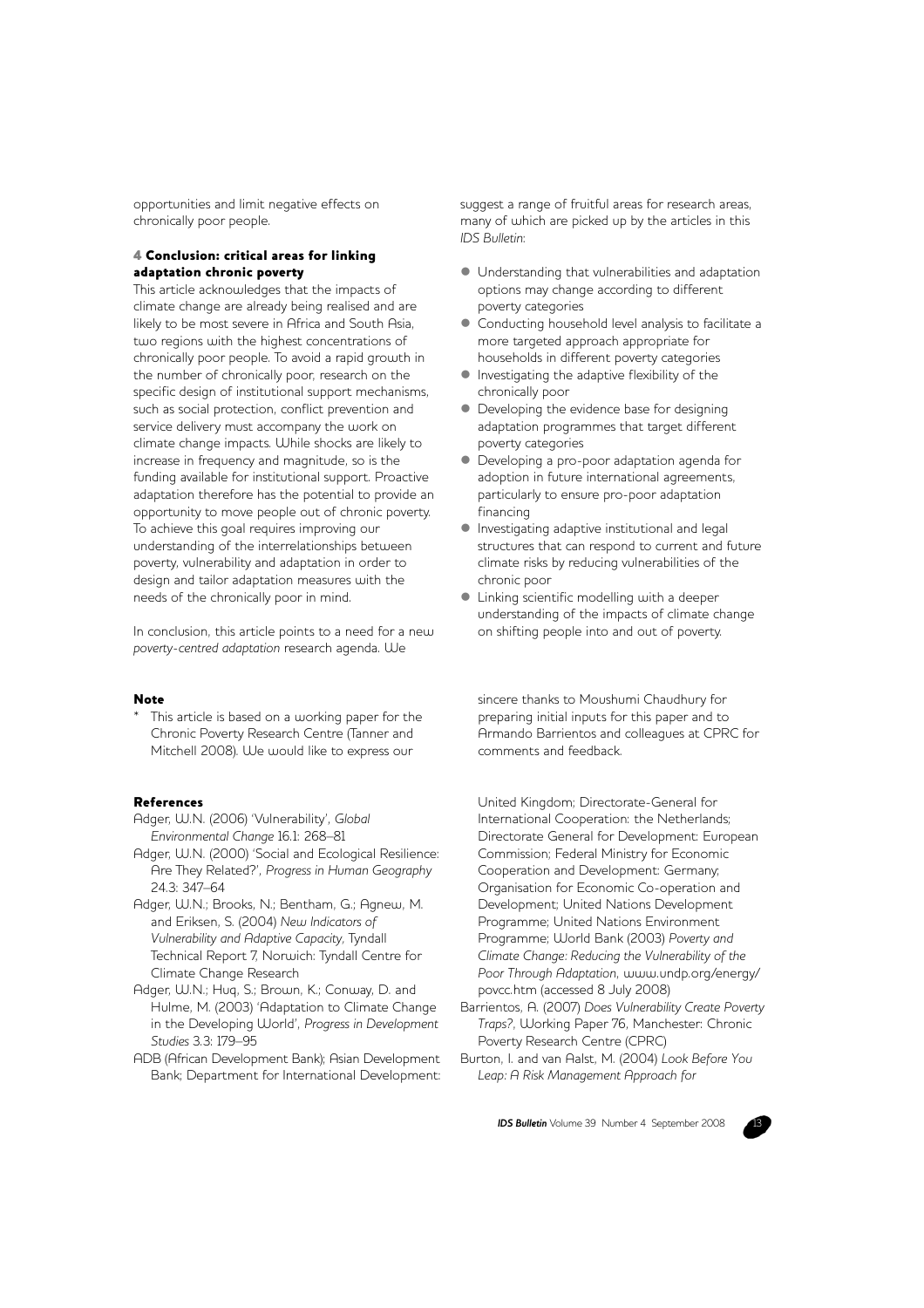*Incorporating Climate Change Adaptation in World Bank Operations*, Washington DC: World Bank

- Christian Aid (2006) *The Climate of Poverty: Facts, Fears and Hopes*, www.christianaid.org.uk/Images/ climate\_of\_poverty\_tcm15-21613.pdf (accessed 9 July 2008)
- Cleaver, F. (2005) 'The Inequality of Social Capital and the Reproduction of Chronic Poverty', *World Development* 33.6: 893–906
- Commission for Africa (2005) *Our Common Interest: Report of the Commission for Africa*, www.commissionforafrica.org/english/report/ introduction.html (accessed 8 July 2008)
- CPRC (2007) 'Chronic Poverty: An Introduction', *Policy Brief* 1, Manchester: Chronic Poverty Research Centre
- Davies, M.; Mitchell, T.C.; Slater, R. and Peskett, L. (2007) 'Can Cash Combat Climate Change? Adaptation and Social Protection', presentation to DFID Environment Adviser's Retreat, Wyboston Lakes, July 2007, www.ids.ac.uk/UserFiles/File/ poverty\_team/climate\_change/Can\_Cash\_Combat \_Climate\_Change\_4\_July\_07.ppt (accessed 9 July 2008)
- Devereux, S. and Sabates-Wheeler, R. (eds) (2007) 'Debating Social Protection', *IDS Bulletin* 38.3: 1–7
- DFID (2006) 'Working Internationally to Tackle Climate Change', in *Eliminating World Poverty: Making Governance Work for the Poor*, White Paper on International Development, London: Department for International Development, Ch. 7, www.dfid.gov.uk/pubs/files/whitepaper2006/ wp2006section4.pdf (accessed 8 July 2008)
- DFID (2004) *Climate Change and Poverty*, Keysheet 1, www.dfid.gov.uk/pubs/files/climatechange/1pover tyPRS.pdf (accessed 8 July 2008)
- Gallopin G.C. (2006) Linkages Between Vulnerability, Resilience, and Adaptive Capacity, *Global Environmental Change* 16.3: 235–316
- Goodhand, J. (2001) *Violent Conflict, Poverty and Chronic Poverty*, CPRC Working Paper 6, Manchester: Chronic Poverty Research Centre
- Holzmann, R. and Kozel, V. (2007) 'The Role of Social Risk Management in Development: A World Bank View – Reply to Comments', *IDS Bulletin* 38.3: 20–2
- Hulme, D. and Shepherd, A. (2003) 'Conceptualizing Chronic Poverty', *World Development* 31.3: 403–23
- Hulme, D.; Moore, K. and Shepherd, A. (2001) *Chronic Poverty: Meanings and Analytical Frameworks*, CPRC Working Paper 2, Chronic Poverty Research Centre, www.chronicpoverty.org/pubfiles/ 02Hulme\_et\_al.pdf (accessed 5 August 2008)
- Huq, S. (2007) *Community Based Adaptation: An IIED Briefing Note*, London: International Institute for Environment and Development
- IISD (2003) *Livelihoods and Climate Change*, Manitoba: International Institute for Sustainable Development
- IPCC (Intergovernmental Panel on Climate Change) (2007a) *Contribution of Working Group I to the Fourth Assessment Report of the Intergovernmental Panel on Climate Change: The Physical Science Basis Summary for Policymakers*, www.ipcc.ch/ ipccreports/ar4-wg1.htm (accessed 8 July 2008)
- IPCC (2007b) *Contribution of Working Group II to the Fourth Assessment Report of the Intergovernmental Panel on Climate Change: Impacts, Adaptation and Vulnerability Summary for Policymakers*, www.ipcc.ch/ ipccreports/ar4-wg2.htm (accessed 8 July 2008)
- IPCC (2001) *Climate Change 2001: Working Group II: Impacts, Adaptation and Vulnerability*, www.grida.no/ climate/ipcc\_tar/wg2/index.htm (accessed 8 July 2008)
- Jalan, J. and Ravallion, M. (2000) 'Is Transient Poverty Different? Evidence for Rural China', *Journal of Development Studies* 36.6: 82–99
- Justino, P. (2006) *On the Links Between Violent Conflict and Chronic Poverty: How Much Do We Really Know?*, CPRC Working Paper 6, Manchester: Chronic Poverty Research Centre
- Klein, R.T.J.; Eriksen, S.E.H.; Næss, L.O.; Hammill, A.; Tanner, T.; Robledo, C. and O'Brien, K.L. (2007) *Portfolio Screening to Support the Mainstreaming of Adaptation to Climate Change into Development Assistance*, Tyndall Centre Working Paper 102, Norwich: Tyndall Centre
- McCarthy, J.; Canziani, O.F.; Leary, N.A.; Dokken, D.J. and White, K.S. (eds) (2001) *Climate Change 2001: Impacts, Adaptation, and Vulnerability*, Cambridge: Cambridge University Press
- Mitchell, T. and Tanner, T.M. (2006) *Adapting to Climate Change: Challenges and Opportunities for the Development Community*, Teddington: Tearfund
- Moser, C. (1998) 'The Asset Vulnerability Framework: Reassessing Urban Poverty Reduction Strategies', *World Development* 26.1: 1–19
- Nkomo, J.C.; Nyong, A. and Kulindwa, K. (2006) *The Impacts of Climate Change in Africa*, report prepared for the Stern Review, www.hm-treasury.gov.uk/ independent\_reviews/stern\_review\_economics climate\_change/stern\_review\_supporting documents.cfm (accessed 8 July 2008)
- Paavola, J. and Adger, W.N. (2006) 'Fair Adaptation to Climate Change', *Ecological Economics* 56: 594–609